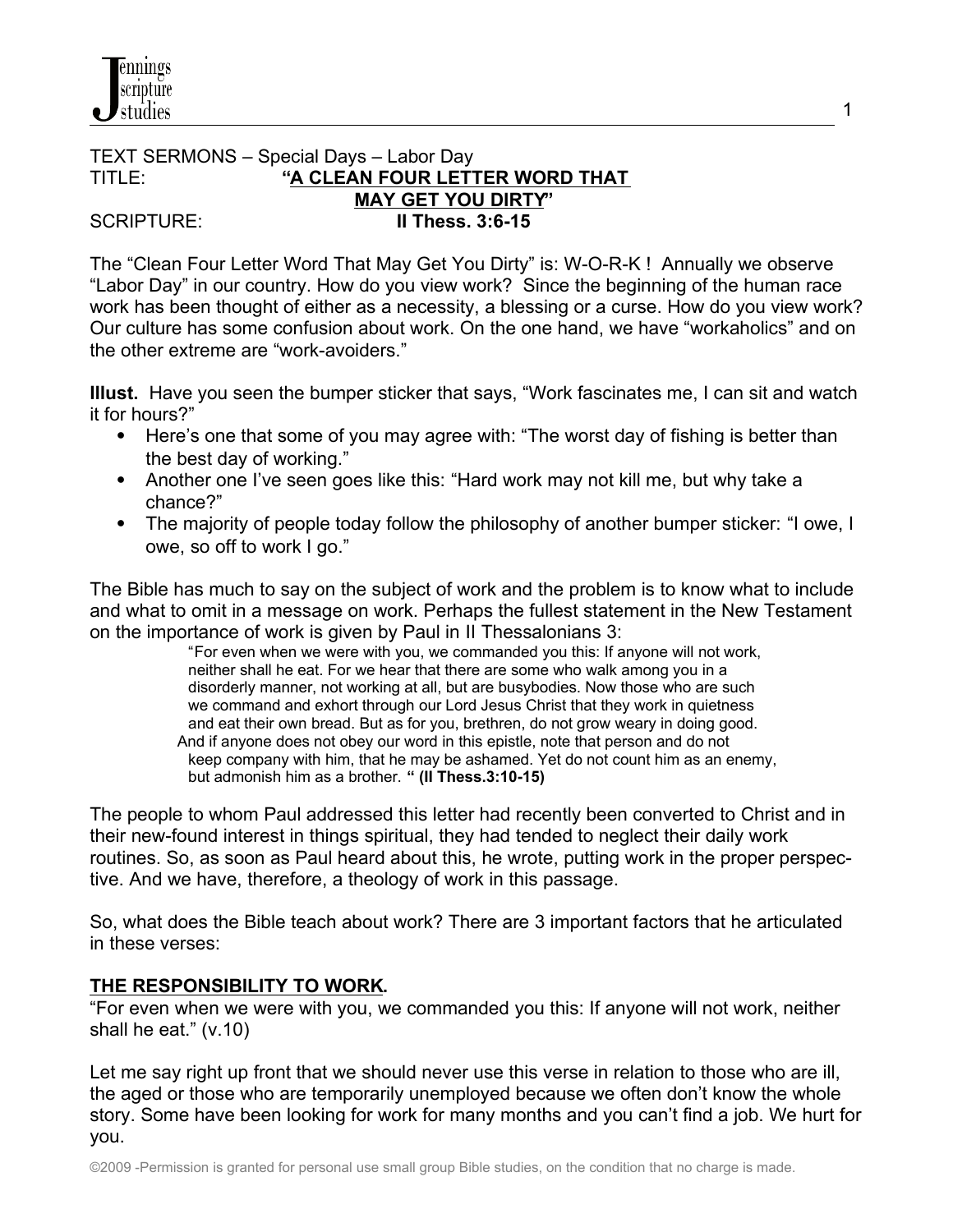This verse is referring to those who are able-bodied, are of working age and who refuse to work. Notice the verse again: "If anyone will not work, neither shall he eat." Paul is referring to the person who wills not to work, who refuses to work. In that case, neither should he eat! After a person like that misses a few meals, maybe he will decide that he must get to work after all. Why does working and eating go together? Well, God designed man to be a gardener but the Fall made him a farmer. At the beginning Adam's job was simply to care for what God had planted. When sin entered the world, he had to plant as well as harvest. From the beginning work was connected to having food.

If we have the opportunity to work, we should take advantage of it. Thomas Edison said, "Opportunity is missed by most people because it looks like work." Work is God's anti-poverty program. Let us look at the responsibility of work as it bears upon different areas of life. First,

### *Work And Physical Life.*

*"*If anyone will not work, neither shall he eat." That statement hardly needs any elucidation. It's meaning is clear: physical life is sustained and perpetuated by working to earn a livelihood.

**Illust**. Here are a couple things said about lazy people:

- Plato said, "He that would eat the nut must crack the shell."
- Robert Frost, the poet wrote, "The world is full of willing workers; some willing to work, the rest willing to let them."
- Anonymous wrote: "He always does an honest day's work—of course, it usually takes him a week to do it."

Some tongue-in-cheek statements about work:

- A man went to a company seeking employment. The owner said, "I'm sorry I can't hire you, there isn't enough work tokeep you busy." The man quickly responded, "Oh, don't let that bother you, you'd be surprised how little it would take to keep me busy."
- Here is another: "He's so lazy they named a shoe after him—the loafer."

Once again, Paul's words ring out, "For even when we were with you, we commanded you this: If anyone will not work, neither shall he eat." That relates to work and physical life.

### *Work And Social Life.*

We go to 1 Tim. 5:8 where Paul writes, **"**But if anyone does not provide for his own, and especially for those of his household, he has denied the faith and is worse than an unbeliever."

God expects every able bodied person who can find work to support his family. We are to provide for them, to make sure that they have a home, food and clothing. I'm afraid there are a lot of kids growing up who don't realize that you have to work, earn, save and wait before some of the good things in life become yours to use and enjoy. I shudder, because I think that we are creating people who will never appreciate the hard work that has gone before to create the nation that they are inheriting.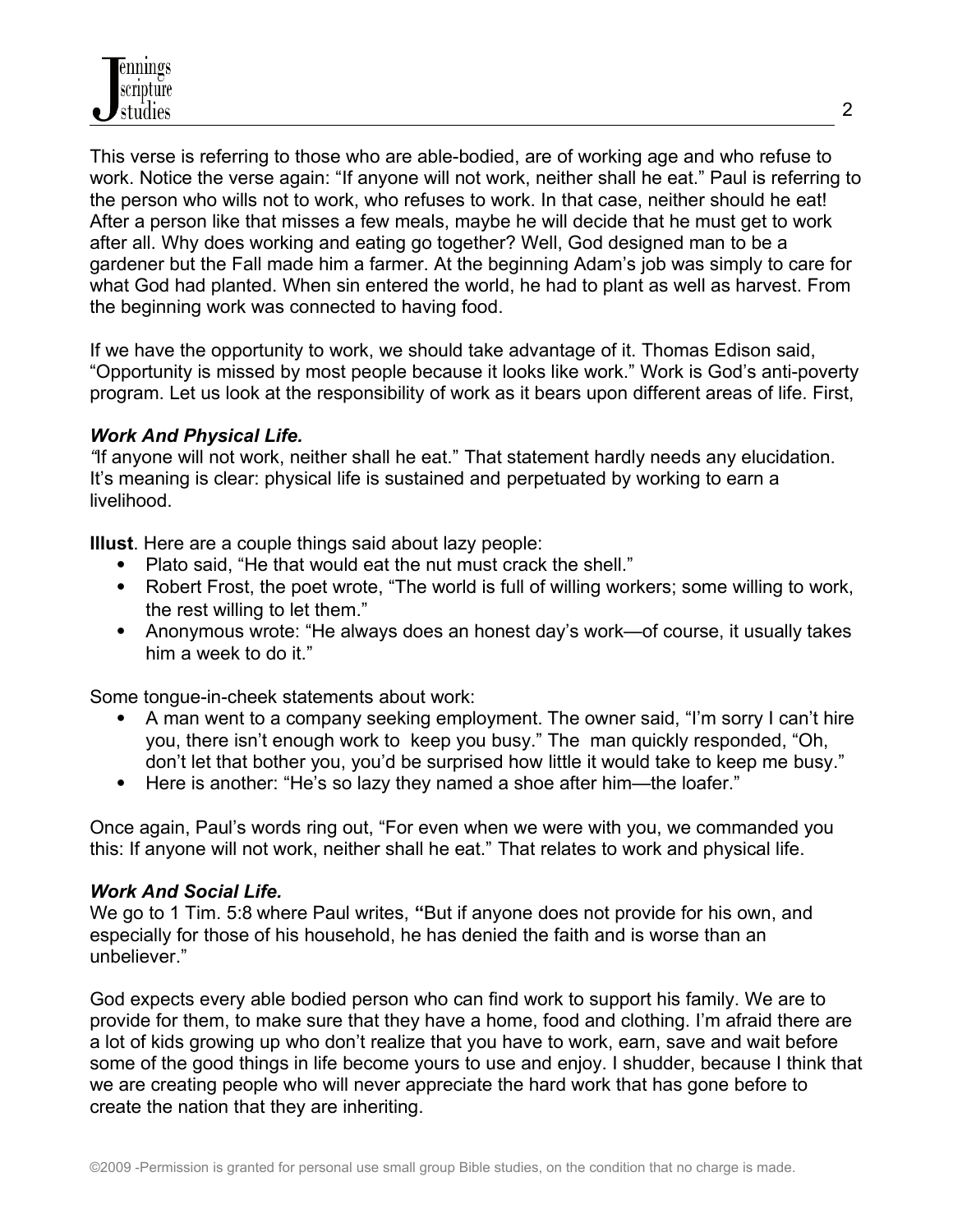God has always provided for His children. When the children of Israel were in the wilderness, God provided them manna for just one day at a time. Every morning they would have to go out and collect the manna again. Only on the 6th day did He give them extra so that they wouldn't have to work on the Sabbath. And God didn't put it in their baskets for them. They had to go out and gather it for themselves. "What You give them they gather in." (Psalm 104:28) A worker is a gatherer; God gives life, health, a job and we gather. Young people, when you get married, remember that God expects you to go to work and provide for your family.

## *Work And Moral Life.*

Eph. 4:28 **- "**He who has been stealing must steal no longer, but must work, doing something useful with his own hands, that he may have something to share with those in need." Paul puts working over against stealing. Evidently there were Christians who were stealing to exist instead of working.

So, we see from a collection of Paul's instructions about work, that work relates to at least three spheres of life: the physical, social and moral.

**Illust**. John Stott captures the essence of work when he writes: "Work is the expenditure of energy (manual or mental or both) which brings fulfillment to the worker, benefit to the community, and glory to God." He is saying, work has physical, social and moral benefits.

**Illust.** Did you hear the prayer that the little boy prayed in the morning? Well, at night he prayed the usual "now I lay me down to sleep …." In the morning he was taught to pray:

> *"Now I get me up to work, I pray the Lord I may not shirk; If I should die before tonight, I pray the Lord my work's alright!"*

### *Work And Spiritual Life.*

Colossians 3:23,24 – "And whatever you do, do it heartily, as to the Lord and not to men, knowing that from the Lord you will receive the reward of the inheritance; for you serve the Lord Christ."

Work is a physical effort with a spiritual dimension. Even though work is physical activity, it has a lot to say about our relationship to God. Let's make sure we look at work as an avenue of serving the Lord. The NIV translates Colossians 3:23 as follows: "Whatever you do, work at it with all your heart, as working for the Lord, not for men."

**Illust.** We must never forget that the home of Jesus was the cottage of a working man. He spent the greater part of His life doing the work of a Carpenter. As such, He was doing the Father's will. Work is not unspiritual - Jesus did manual labor!

### **THE RELIABILITY OF THE WORKER.**

II Thess. 3:11-12 - "For we hear that there are some who walk among you in a disorderly manner, not working at all, but are busybodies. Now those who are such we command and exhort through our Lord Jesus Christ that they work in quietness and eat their own bread."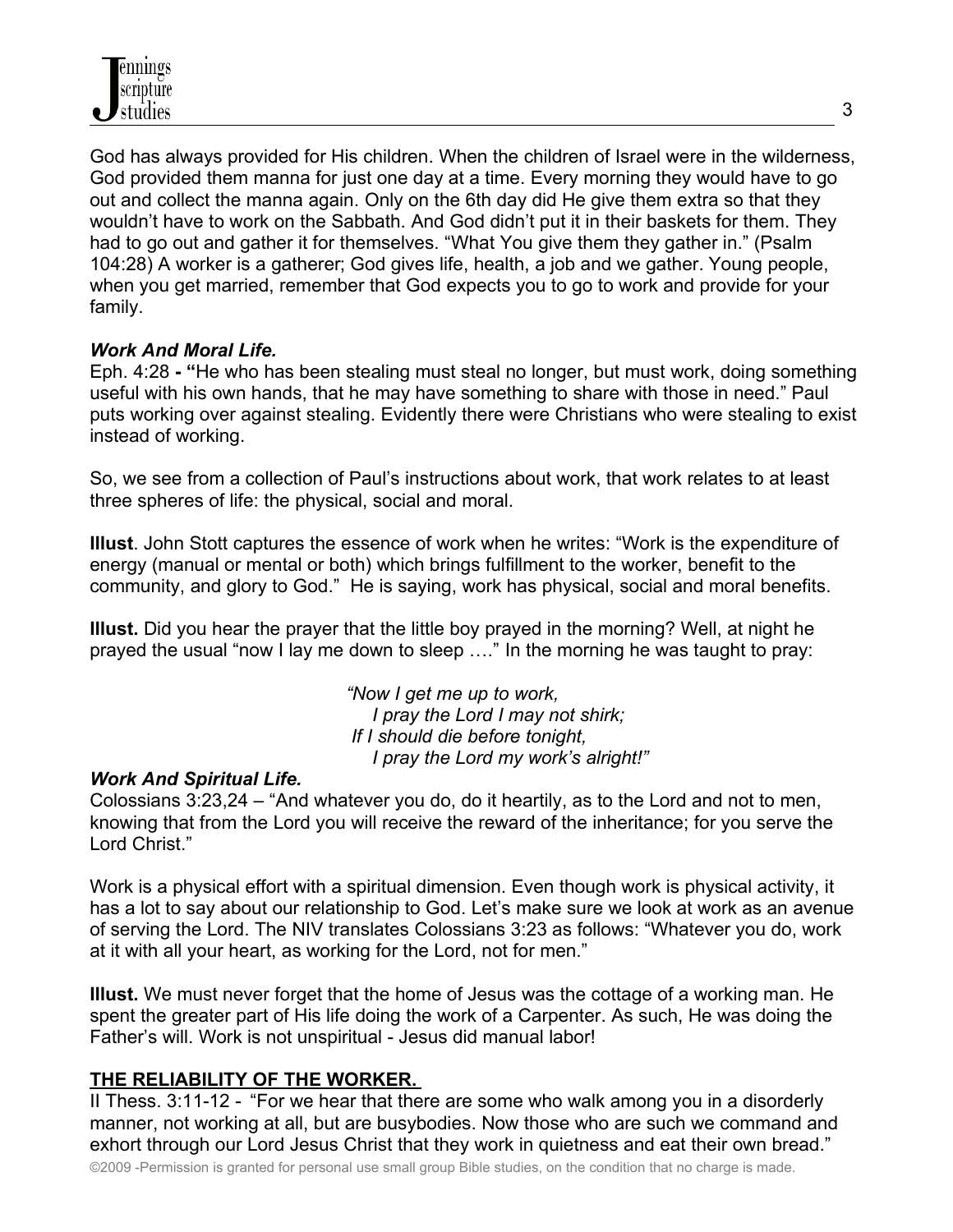I hasten to give you three thoughts about the reliability of the worker:

## *A Reliable Worker Is A Contented Worker.*

Notice the words: "Work in quietness" in v.12 – that speaks of contentment. Now go back to v.11, "For we hear that there are some who walk among you in a disorderly manner, not working at all, but are busybodies."

"Disorderly busybodies" are not contented people! We are talking about attitude here. Attitude has everything to do with accomplishment! Quietly working away communicates an attitude of contentment while a busybody communicates a picture of a discontented person.

**Illust.** There's a story told about three men who were digging a trench for the foundation for a church. When asked what he was doing, the first, a young fellow replied that he was working because his parents said he had to help with the bills at home; The second man said he was working just earning money to keep the old lady at home happy. The third man had the right attitude about back-breaking work. He said, "I'm building a cathedral to the glory of God."

Our attitude can make work a drudgery or a delight! Today you can start changing your attitudes about work because it is about your inner life, your heart. If you have allowed Jesus in, then you can transform your service into one of worship, serving God by whatever honorable work you are performing. When there is this heart change, there will be an attitude adjustment about work. Are you a contented worker?

## *A Reliable Worker Is A Conscientious Worker.*

Paul himself is our model of a conscientious worker. He writes in II Thess. 3:7-9 as follows: "For you yourselves know how you ought to follow us, for we were not disorderly among you; nor did we eat anyone's bread free of charge, but worked with labor and toil night and day, that we might not be a burden to any of you, not because we do not have authority, but to make ourselves an example of how you should follow us."

Paul was a model of conscientiousness. He was:

- Not disorderly:
- Not a free-loader he did not "eat anyone's bread free of charge";
- He not only labored but "toiled" he was a hard worker!
- He even worked the night shift! "worked with labor and toil night and day."

He wrote to the Colossian Christians: "Whatever you do, do it heartily." (Colossians 3:23). That is, give it everything you've got. Then he gives us the reason why: "as [working] to the Lord and not to men." Paul did that. Christians ought to be the best workers on the job. They ought to be the best in attitude, the best in dependability, and the best in integrity. All who are employed have a responsibility to be faithful, hard workers or we are sinning. If you want to get a blessing out of what you do, remember that work is what God wants you to do, it isn't all that He wants you to do, but whatever you do, He wants you to do well. Work with integrity.

**Illust.** Martin Luther understood this when he wrote, "The maid who sweeps her kitchen is doing the will of God just as much as the monk who prays -- not because she may sing a ©2009 -Permission is granted for personal use small group Bible studies, on the condition that no charge is made.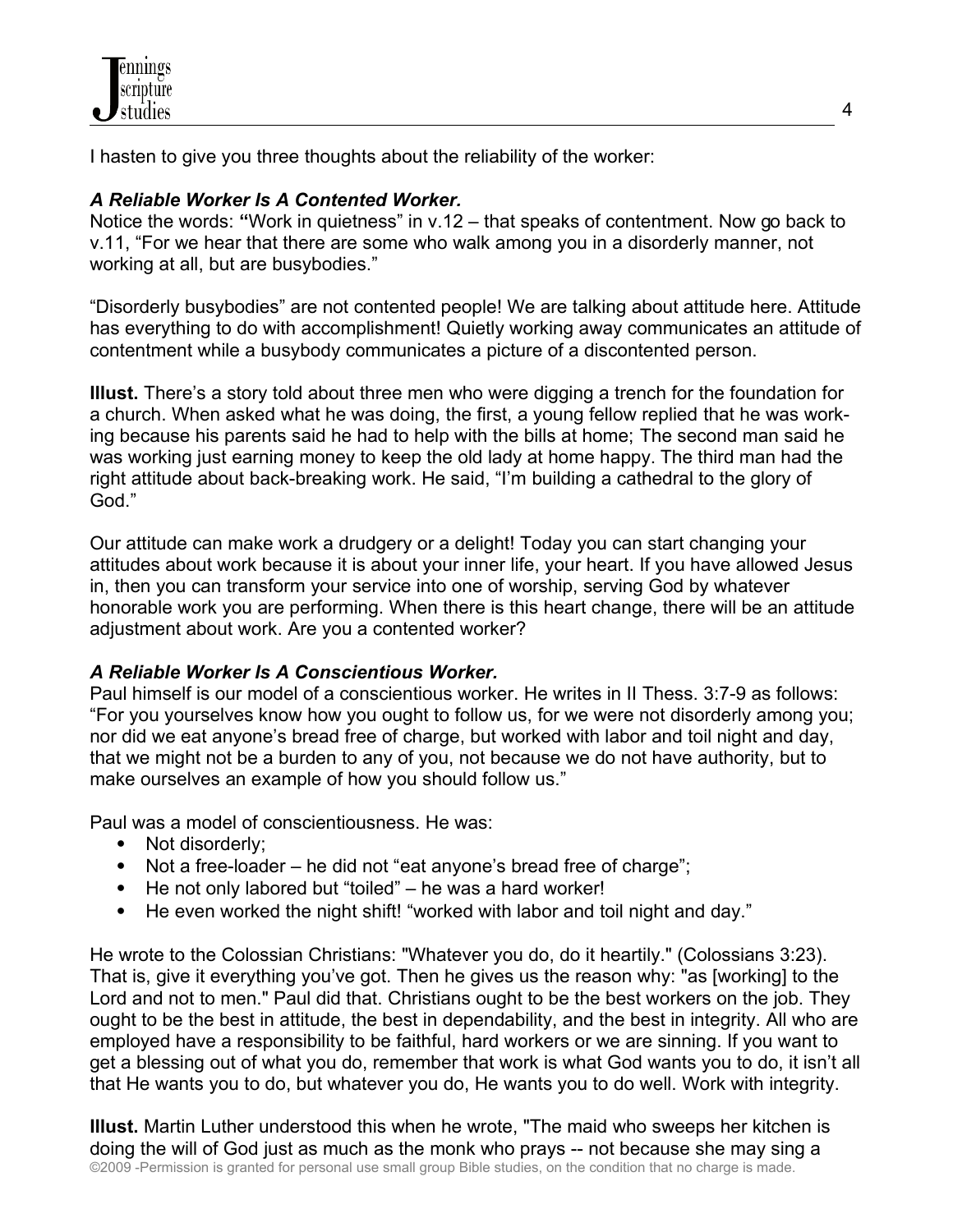Christian hymn as she sweeps but because God loves clean floors. The Christian shoemaker does his Christian duty not by putting little crosses on the shoes, but by making good shoes, because God is interested in good craftsmanship." He is, indeed. Scripture says, "Whatever your hand finds to do, do it with all your might, for in the grave, where you are going, there is neither working nor planning nor knowledge nor wisdom." (Ecclesiastes 9:10)

## **THE RESPECTABILITY OF WORK.**

"Be not weary in doing good." (v.13)

Paul calls work, "doing good." With those words he lifts work out of the secular arena and puts it into the spiritual arena. For the Christian, all work is "doing right" and "doing good." The respectability of work is demonstrated by two divine examples:

## *Work Is Made Respectable By The Divine Plan.*

Before Adam and Eve sinned in the Garden of Eden, work was God's plan for us. Some of you may have thought that work is a consequence of Adam's sin. Not so! Genesis 2:15 states: "The LORD God took the man and put him in the Garden of Eden to work it and take care of it."

In their perfect, sinless state and perfect environment it was God's plan that Adam and Eve work! To be sure, sin made work harder but it is a serious mistake to think that the principle of work is the result of us being sinners. Yes, work was increased and became harder as a result of sin. God said, "Cursed is the ground for your sake; In toil you shall eat of it all the days of your life. Both thorns and thistles it shall bring forth for you, and you shall eat the herb of the field. In the sweat of your face you shall eat bread." (Gen.3:17-19) However, Adam and Eve had the responsibility of taking care of the Garden of Eden before they sinned! Later, through Moses, God revealed more about work – "Six days you shall labor and do all your work." (Exodus 20:9)

And, think about this: we will be employed in heaven! Did you forget what Revelation 22 says? Here it is: "In the middle of its street, and on either side of the river, was the tree of life, which bore twelve fruits, each tree yielding its fruit every month. The leaves of the tree were for the healing of the nations. And there shall be no more curse, but the throne of God and of the Lamb shall be in it, *and His servants shall serve Him.*" (Rev.22:2-3)

Did you see those last few words – "*and His servants shall serve Him*"? The first paradise, the Garden of Eden, presented Adam and Eve with an occupation. The last paradise, the garden in heaven, provides occupational opportunities! We see then that the respectability of work is

derived from God's divine design for us in time and in eternity. Furthermore,

## *Work Is Made Respectable By The Divine Person.*

The first picture we have of God shows Him working: "In the beginning God created."(Gen.1:1) Exodus 20:11 adds: "For in six days the LORD made the heavens and the earth, the sea, and all that is in them."

## God is the greatest worker in the universe!